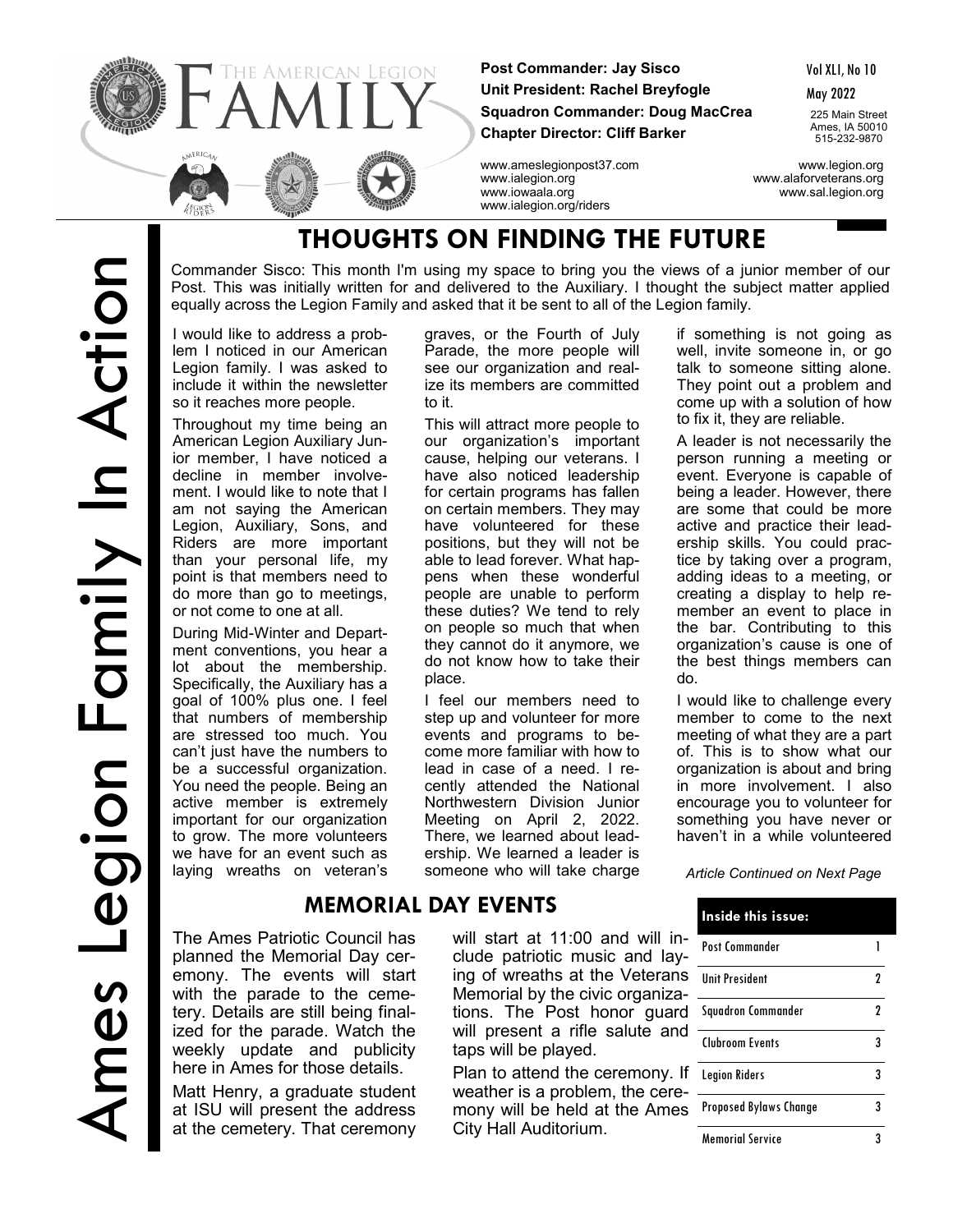# **Challenge for Future (continued)**

for such as BINGO, helping with the bake sale, or Steak Dinner.

Another problem I would like to address is youth programs such as Junior Shooting Sports, which I am a part of and have a direct experience with this problem. Lots of leadership for this program has fallen on certain legionnaires. Many members may know what Junior Shooting Sports is but did not want to get involved. I am encouraging you to get involved with the youth, we are the future of this nation and organization.

I am asking for you to be more aware of the program and show support, specifically at competitions. The team competed in the Department match on March 19 this year. I am very happy with the

"In Flanders fields the poppies blow

Between the crosses, row on row,

That mark our place; and in the sky

The larks, still bravely singing, fly

Scarce heard amid the guns below."

This is the start of a beautiful poem by John McCrae that first appeared in an English magazine in December 1915. Since then, it has become to symbolize the sacrifices of those who served in World War I. It sprung up on the battlefields of France from the debris that was left there during the Great War. It was later adopted as the flower of the American Legion Auxiliary. You will find this little red flower being distributed the weekend before Memorial Day. National Poppy Day is May 27th. We are looking for Legion Family members to help with poppy distribution on Friday & Saturday. If you are available to help, please let the Unit know.

turnout and support of the members there. However, I see our opportunities growing with more support from the people who are not able to be there as well as those attending.

To sum up what I have written, I feel it is important for every member of this wonderful organization to take part in our organization's cause. Volunteering for BINGO, Steak Dinners, and fundraisers is one way you can be involved. Contributing to meetings, coming up with ideas and solutions, and showing your support for programs is the best way you can help our programs grow and reach out to more people.

It has always made me sad when people neglect to help out with this organi-

### **Unit President Rachel's Comments**

While sitting here writing this article, I am reminded by a pop-up on social media that it is National Volunteer Week. Many organizations, such as the American Legion Family, rely greatly on volunteers. This has also been a common theme throughout this year from the leaders of the Ames Legion Family. With the pandemic slowing, we are starting to do more events and programs and are in need of more volunteers. We have a very active Legion Family, however, a lot of the volunteering often falls on the shoulders of only a few. It was once asked, what would happen if "Jack" or "Jill" were no longer able to volunteer? Would this program go away? Who can step up? Can that person be you? Do you have a high school student that is in need of silver cord hours or have a scout that is in need of volunteer hours for their next rank advancement? We could use their zation's growth. This is a group I want to continue being a member of. It is extremely important to me to help veterans and others in our community.

Please take into account all that I have to say, I am relying on you to help us grow. Remember my challenges, come to the next meeting, volunteer, and support more than just saying "I support them." I hope my point has been made clear and I hope this will open a new door and make a difference in our Legion Family. If you have any questions, please ask. I will answer them when I am able

Respectfully, Junior member Sadie Breyfogle.

help, too!

May 7th is our last steak dinner. We are still looking for a couple people to help either in the kitchen or upstairs. Feel the need to help others? We'll gladly fulfill that need. Have you ever been to a steak dinner? If not, why not leave the cooking to us?

One of our Junior members challenged each member of the Unit to invite/bring a member who hasn't been to a meeting in a while or bring an eligible person to join our May unit meeting on May 3rd.

Also, on May 3rd we will start our monthly meeting with a Joint Memorial Service with the Post and the Squadron. On this day we will remember those from the Ames Legion family that have passed this past year. Please come and help remember those who have gone to Post Everlasting.

## **Squadron Commander Doug's Comments**

*"We cherish too, the Poppy red That grows on fields where valor led It seems to signal to the skies That blood of heroes never dies."*

This verse, from the poem "On Flanders Fields", written by Canadian doctor John McCrae (yes, a distant, distant relative) during World War I, helps to symbolize the month of May as one of remembrance as we pay tribute to those men and women who died while serving our great nation in the Armed Forces, and in recent years our first responders.

There is always a fear that the sacrific-

es made by our forefathers in preserving our freedoms and safety will be forgotten. We, as Sons, continue to pledge ourselves to ensure that those sacrifices are not forgotten and that we will continue to honor the memories of our veteran forefathers. As May begins, let us renew our commitment to this vital and solemn endeavor.

The April Biscuits & Gravy Breakfast was a huge success and we thank the Ames Legion Family and community for their generous support.

May also reminds us that we need to identify and recruit new Squadron Offic-

ers. The vitality of any organization relies on new ideas and new leaders to help move the organization forward. Your participation as a Squadron Officer or Executive Board member will help continue to shape our group as we embark on a new year to move forward with ideas and programs that will help our community grow and thrive. It only takes four or five hours a month to help make a big difference in the effectiveness of our Squadron and the Post Family. If you want to help make a difference, e-mail me at [dmac](mailto:dmaccrea@gmail.com)[crea@gmail.com](mailto:dmaccrea@gmail.com)</u> or give me a call at 515-450-0773.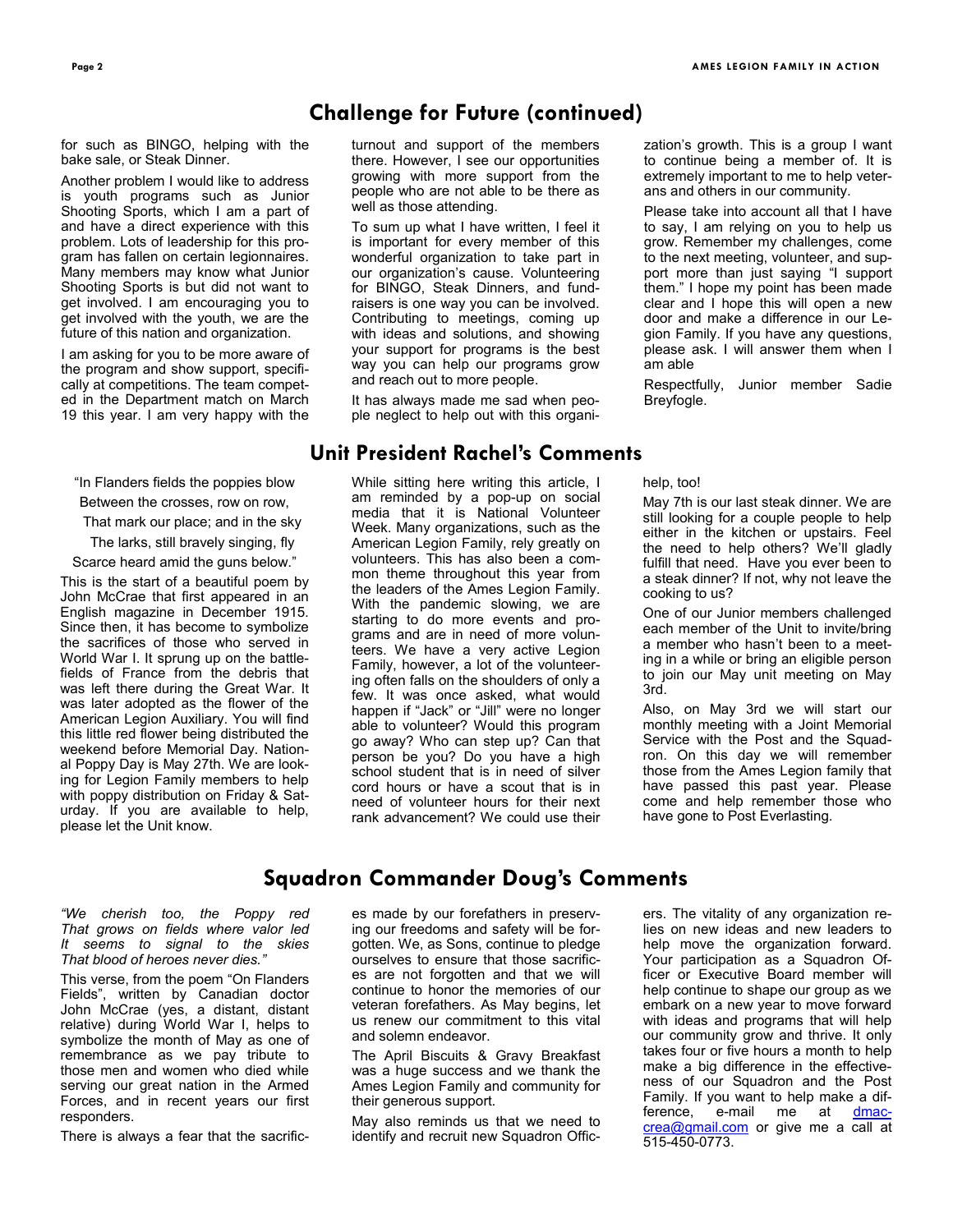#### Clubroom News

Happy May! The weather will "hopefully" start getting a little nicer out (it is currently snowing out while I write this). We are all ready for some sunshine and a little less wind. We would love to see you in the clubroom. We have lots going on each week. Join us for one of our meals and/or just some great conversations with friends.

Here are our Wednesday Meals for May:

May 4-Chicken Enchilada's and Beef Tostada's

May 11-Chicken Fried Steak

May 18-Burger Night

May 25-Grilled Pork Chop

Check our weekly emails and Facebook for full menu each week. Meals are still

May is the traditional kickoff to the riding season and it's finally time. April has been busy putting the finishing touches on the 6th District Legacy Ride planned for June 11th, the planning of the USS Iowa ride, and our two Ames chapter rides.

First, this month on May 7 we will again be leading one of the many rides for the Sleeping Angels Foundation. It is the mission of the Sleeping Angels Foundation Members to assist Iowa families that endure the loss of an infant child. This is a cause we've supported for many years, and was founded in 2011 by Joey Droste of Boone after the loss of their daughter Maggie.

The objective is to make varying monetary donations to families, depending on the individual family's needs. I.e. headstone, funeral costs, vacation to get away, child care for other children affected, grief counseling, etc. Since no one's situation is the same, the director and officers of the Sleeping Angels Foundation evaluate requests on a case by case basis and determine what would help the family the most. If you or anyone you know could benefit, or you would like to donate to their cause, please contact one our members.

June 4th is the 3rd Annual Ride to the Rock. Started as a suggestion from one of our members, each year on the Saturday after Memorial Day, your Legion Riders meet up and ride out to the original Freedom Rock in Menlo, IA at 1pm. We openly invite other Chapters in the state to come out and meet up with us. Each year this event has grown both in number of Riders and Chapters attend-

# **Clubroom News**

available for curbside pickup and dine in. If you would like to ensure you get something please call ahead and place your order. It really helps me plan how much food to make. Thanks for your continued support!!

**Check out our awesome daily specials:**

Taco Tuesday's-Enjoy a walking taco for just \$4 with all your favorite toppings.

Winesday Wednesday-try one of our many fine wines, whether you like a dry red or a sweet white or somewhere in between we have a wine for you. Just \$3 a glass!

Thursday's-Enjoy \$2 hotdogs, your choice of plain, Jalapeno or Cheddar sausage. Wash them down with \$2 Domestic bottles.

# **Legion Riders**

ing, and in interest. Feel free to join us, we will meet at the Ames post around 9:30am and leave at 10am.

A couple other functions of note as well. The Nation of Patriots hog roast is at Zylstra Harley Davidson in Ames on May 21st, Randy Johns is an Ames Rider and has planned a full day of food and music for all. The Cumming Riders Chapter has also planned the Pennies for Heroes day at Van Meter Cemetery. On May 29th Riders will gather and place pennies on each grave out of respect for those that have come before us. This is open to any Legion family member if you'd like to come out.

The Riders Wreath Across America Committee would like to say thank you to everyone that brought cans and bottles for donation. They will be hosting one per month through the summer on the 3rd Saturday from 9-11 am. Currently they are closing in on the 40% mark for 2022 and none of this could be done without your help.

The summer is sure filling up fast, I'll close with the May ALR dinner ride dates, May 8th we will ride to a favorite destination, Pickles in Kamrar, and on May 22 we will ride to Copperhead in Stratford. We leave from the back parking lot of the post at 430pm on the 2nd and 4th Sunday of every month.

That's all for now, as always ride safe, and ride often.

Cliff B.

Riders Director



Thanks to all that volunteered to help make our Curbside, Fish Fry and Tenderloin night's a great success!! We could not do them

without all the help. John Schomaker, Lynn Sellmeyer, John Sellmeyer, Chris Duncan, Dean Schomaker, Colten Christensen, Bill Donovan, Addison Donovan, Ken Woodley, Sandy Deacon, Paul Madsen, Megan McEnany, Maria McEnany, Julie Rinard, Tom Fowler, Russ and Vicki Belz.

# **Bylaws Change**

Article II, Section 3 of the current Bylaws of the Ames Post reads "Fifteen members in good standing of the Post shall be necessary to constitute a quorum for the transaction of business.

At the April Post meeting, Resolution 01-2022 was presented and approved to change that quorum from fifteen to nine. In order for that change to go into effect, the proposed change must be approved at two consecutive post meetings and that each member of the post must be notified of the proposed change prior to final consideration.

This issue of the newsletter provides that notification to each member. The second vote will take place at the May post meeting.

# **Main Street Flags**

The flags in the downtown area will be put up at 7AM on May 27 and be retrieved at 5PM on May 30. This is always an effort where extra help is very much appreciated.

# **Memorial Service**

The Legion Family will gather at the Unit meeting on May 3 in memory of those members of the Post, Unit and Squadron that have left us in the past year.

The Post in particular will be mourning the loss of three Past Commanders, Lee McMillen, Floyd Christofferson and Howard McPhail.

Join us at 6:30 to help keep alive the memory of those that we have lost.